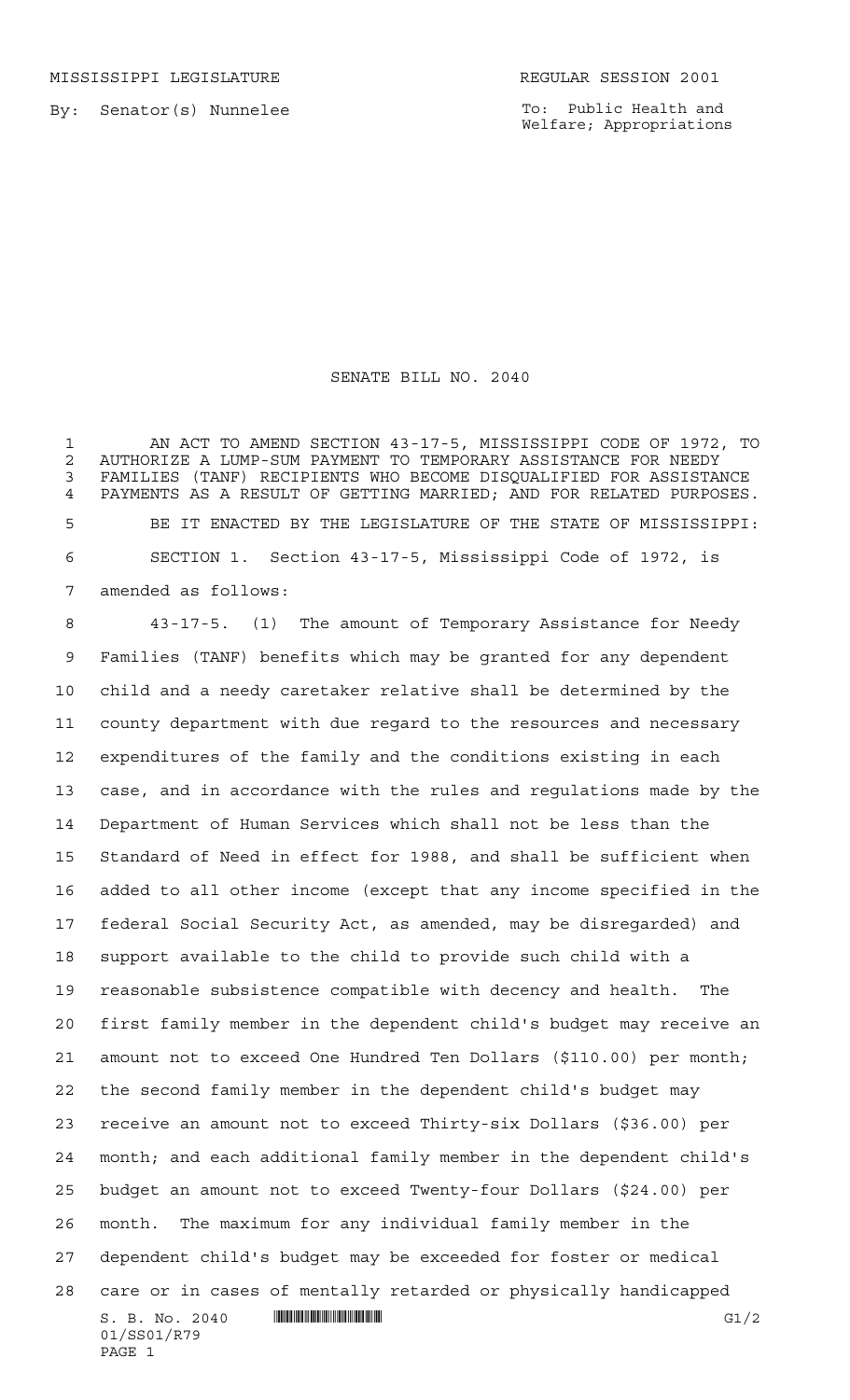children. TANF benefits granted shall be specifically limited only (a) to children existing or conceived at the time the caretaker relative initially applies and qualifies for such assistance, unless this limitation is specifically waived by the department, or (b) to a child born following a twelve (12) consecutive-month period of discontinued benefits by the caretaker relative.

 (2) TANF cash benefits in Mississippi shall be provided by monthly checks mailed to the recipient family until such time as an on-line electronic benefits transfer system for TANF benefit payments is implemented pursuant to Section 43-1-28.

 (3) The Department of Human Services shall deny TANF benefits to the following categories of individuals, except for individuals and families specifically exempt or excluded for good cause as allowed by federal statute or regulation:

 (a) Families without a minor child residing with the custodial parent or other adult caretaker relative of the child;

 (b) Families which include an adult who has received TANF assistance for sixty (60) months after the commencement of the Mississippi TANF program, whether or not such period of time is consecutive;

 (c) Families not assigning to the state any rights a family member may have, on behalf of the family member or of any other person for whom the family member has applied for or is receiving such assistance, to support from any other person, as required by law;

 (d) Families who fail to cooperate in establishing paternity or obtaining child support, as required by law;

 $S. B. No. 2040$  .  $\blacksquare$  (e) Any individual who has not attained eighteen (18) years of age, is not married to the head of household, has a minor child at least twelve (12) weeks of age in his or her care, and has not successfully completed a high school education or its equivalent, if such individual does not participate in educational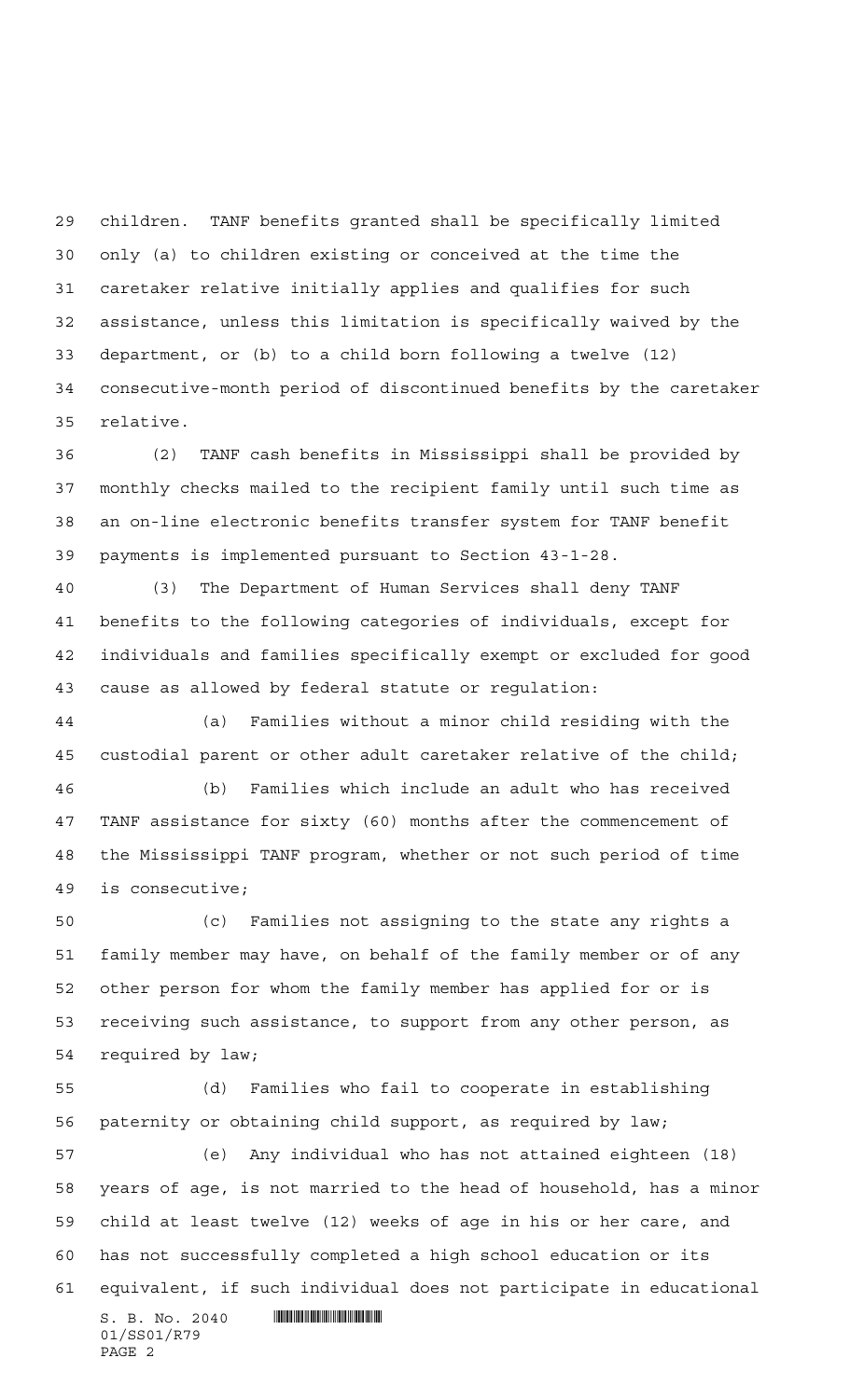activities directed toward the attainment of a high school diploma or its equivalent, or an alternative educational or training program approved by the department;

 (f) Any individual who has not attained eighteen (18) years of age, is not married, has a minor child in his or her care, and does not reside in a place or residence maintained by a parent, legal guardian or other adult relative or the individual as such parent's, guardian's or adult relative's own home;

 (g) Any minor child who has been, or is expected by a parent or other caretaker relative of the child to be, absent from the home for a period of more than thirty (30) days;

 (h) Any individual who is a parent or other caretaker relative of a minor child who fails to notify the department of the absence of the minor child from the home for the thirty-day period specified in paragraph (g), by the end of the five-day period that begins with the date that it becomes clear to the individual that the minor child will be absent for the thirty-day period;

 (i) Any individual who fails to comply with the provisions of the Employability Development Plan signed by the individual which prescribe those activities designed to help the individual become and remain employed, or to participate satisfactorily in the assigned work activity, as authorized under subsection (6)(c);

 (j) A parent or caretaker relative who has not engaged in an allowable work activity once the department determines the parent or caretaker relative is ready to engage in work, or once the parent or caretaker relative has received TANF assistance under the program for twenty-four (24) months, whether or not consecutive, whichever is earlier;

 (k) Any individual who is fleeing to avoid prosecution, or custody or confinement after conviction, under the laws of the jurisdiction from which the individual flees, for a crime, or an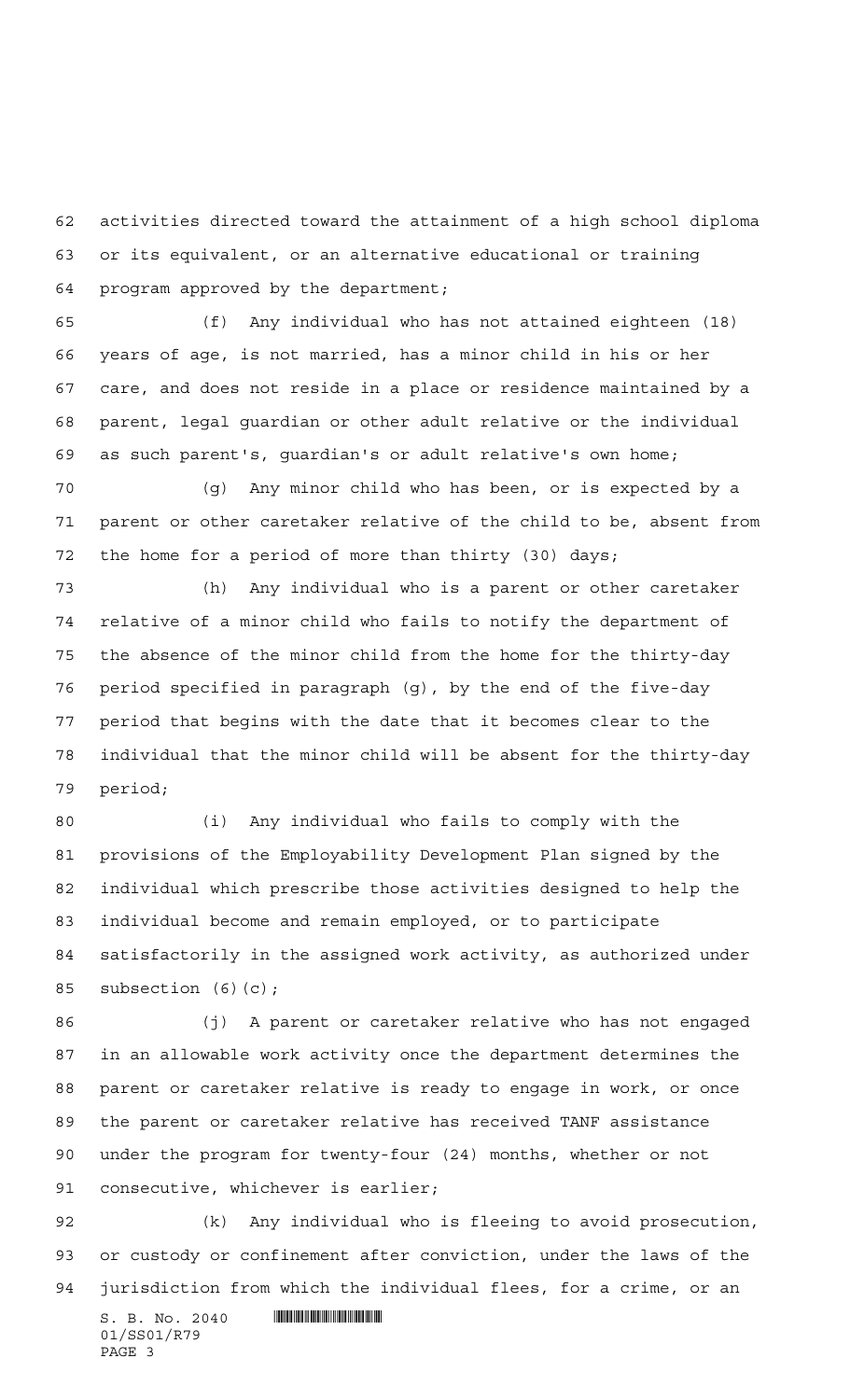attempt to commit a crime, which is a felony under the laws of the place from which the individual flees, or who is violating a condition of probation or parole imposed under federal or state law;

99 (1) Aliens who are not qualified under federal law; (m) For a period of ten (10) years following conviction, individuals convicted in federal or state court of having made a fraudulent statement or representation with respect to the individual's place of residence in order to receive TANF, food stamps or Supplemental Security Income (SSI) assistance under Title XVI or Title XIX simultaneously from two (2) or more states; and

 (n) Individuals who are recipients of federal Supplemental Security Income (SSI) assistance.

 (4) (a) Any person who is otherwise eligible for TANF benefits, including custodial and noncustodial parents, shall be required to attend school and meet the monthly attendance requirement as provided in this subsection if all of the following apply:

114 (i) The person is under age twenty (20); (ii) The person has not graduated from a public or private high school or obtained a GED equivalent; (iii) The person is physically able to attend school and is not excused from attending school; and (iv) If the person is a parent or caretaker relative with whom a dependent child is living, child care is available for the child. The monthly attendance requirement under this subsection shall be attendance at the school in which the person is enrolled

 for each day during a month that the school conducts classes in which the person is enrolled, with not more than two (2) absences during the month for reasons other than the reasons listed in paragraph (e)(iv) of this subsection. Persons who fail to meet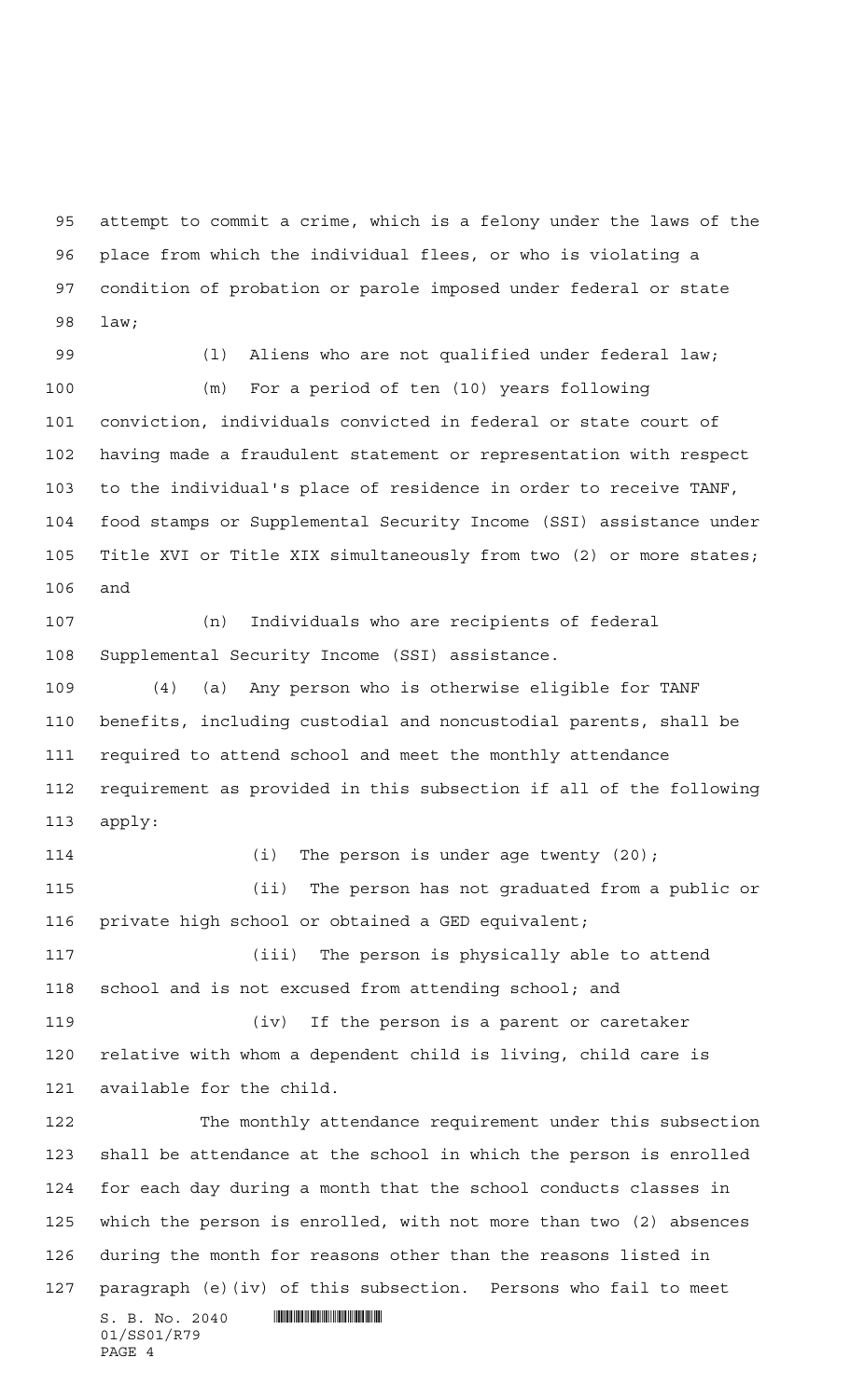participation requirements in this subsection shall be subject to sanctions as provided in paragraph (f) of this subsection.

 (b) As used in this subsection, "school" means any one (1) of the following:

 (i) A school as defined in Section 37-13-91(2); (ii) A vocational, technical and adult education program; or

 (iii) A course of study meeting the standards established by the State Department of Education for the granting of a declaration of equivalency of high school graduation.

 (c) If any compulsory-school-age child, as defined in Section 37-13-91(2), to which TANF eligibility requirements apply is not in compliance with the compulsory school attendance requirements of Section 37-13-91(6), the superintendent of schools of the school district in which the child is enrolled or eligible to attend shall notify the county department of human services of the child's noncompliance. The Department of Human Services shall review school attendance information as provided under this paragraph at all initial eligibility determinations and upon subsequent report of unsatisfactory attendance.

 (d) The signature of a person on an application for TANF benefits constitutes permission for the release of school attendance records for that person or for any child residing with that person. The department shall request information from the child's school district about the child's attendance in the school district's most recently completed semester of attendance. If information about the child's previous school attendance is not available or cannot be verified, the department shall require the child to meet the monthly attendance requirement for one (1) semester or until the information is obtained. The department shall use the attendance information provided by a school district to verify attendance for a child. The department shall review

01/SS01/R79 PAGE 5

 $S. B. No. 2040$  .  $\blacksquare$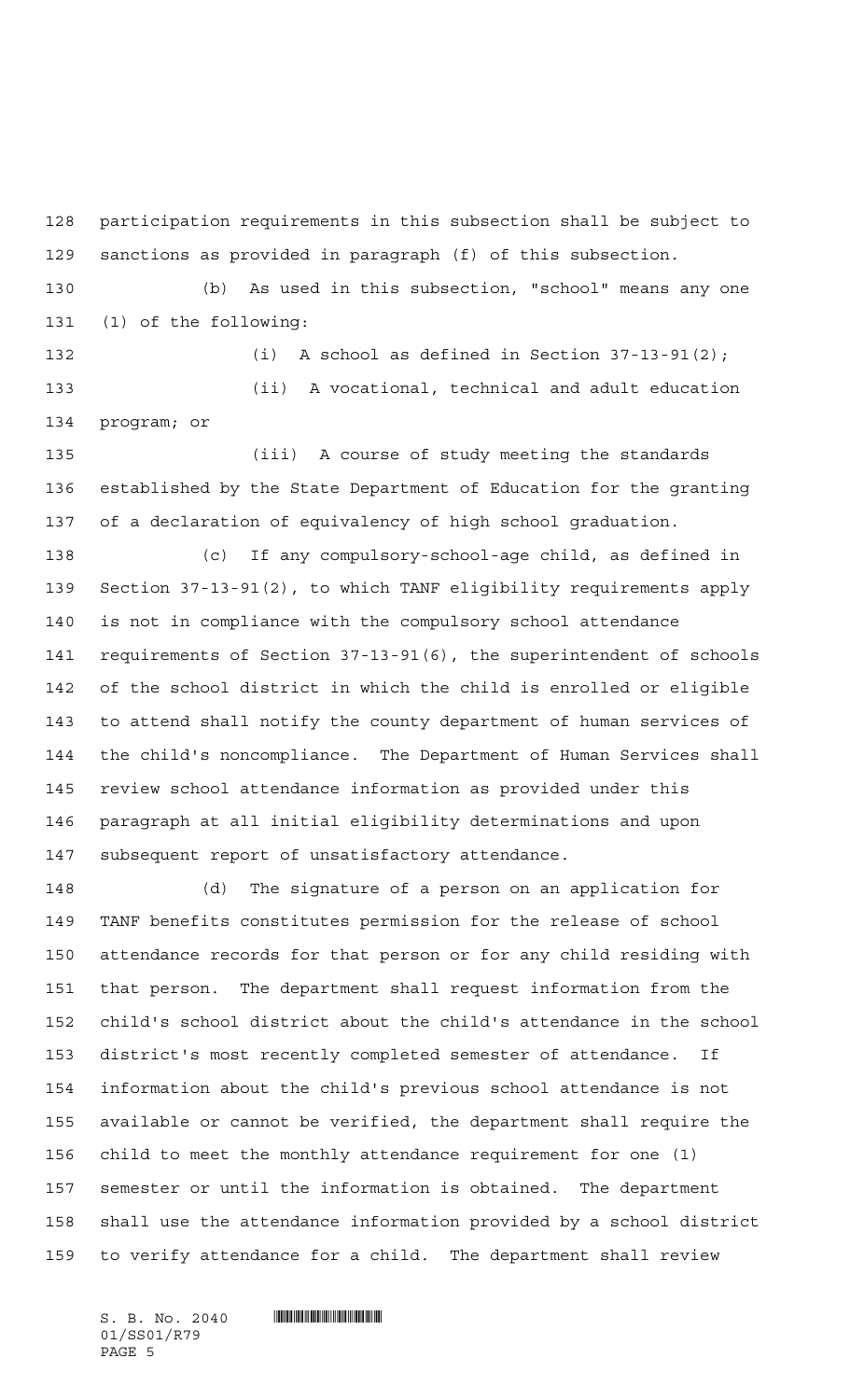with the parent or caretaker relative a child's claim that he or she has a good cause for not attending school.

 A school district shall provide information to the department about the attendance of a child who is enrolled in a public school in the district within five (5) working days of the receipt of a written request for such information from the department. The school district shall define how many hours of attendance count as a full day and shall provide that information, upon request, to the department. In reporting attendance, the school district may add partial days' absence together to constitute a full day's absence.

 (e) A child who is required to attend school to meet the requirements under this subsection shall comply except when there is good cause, which shall be demonstrated by any of the following circumstances:

 (i) The minor parent is the caretaker of a child less than twelve (12) weeks old; or

 (ii) The department determines that child care services are necessary for the minor parent to attend school and there is no child care available; or

 (iii) The child is prohibited by the school district from attending school and an expulsion is pending. This exemption no longer applies once the teenager has been expelled; however, a teenager who has been expelled and is making satisfactory progress towards obtaining a GED equivalent shall be eligible for TANF benefits; or (iv) The child failed to attend school for one or more of the following reasons: 188 188 1. Illness, injury or incapacity of the child or the minor parent's child; 2. Court-required appearances or temporary

incarceration;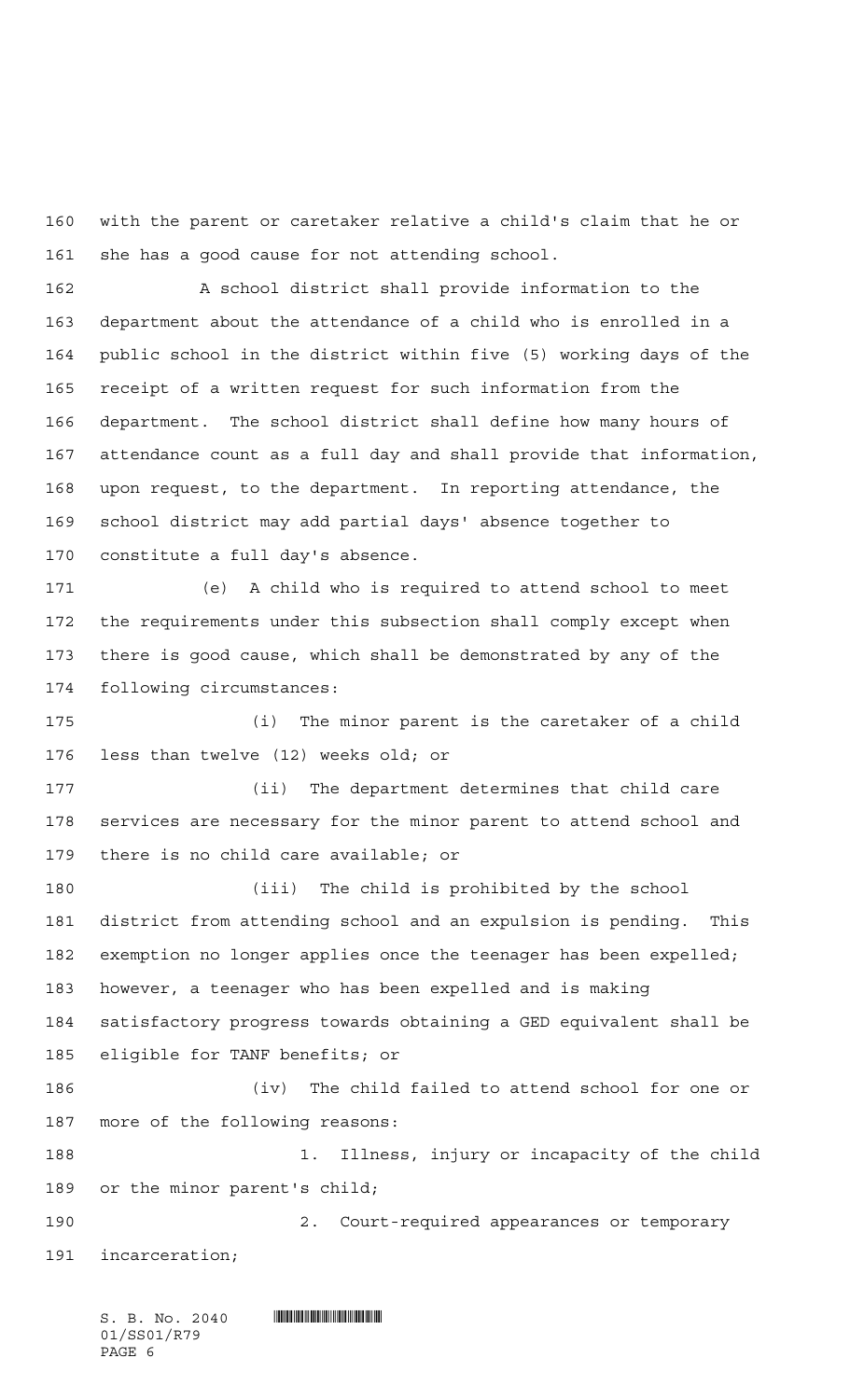$S. B. No. 2040$  .  $\blacksquare$  3. Medical or dental appointments for the child or minor parent's child; **4.** Death of a close relative; 5. Observance of a religious holiday; 196 6. Family emergency; 197 197 7. Breakdown in transportation; 8. Suspension; or 9. Any other circumstance beyond the control of the child, as defined in regulations of the department. (f) Upon determination that a child has failed without good cause to attend school as required, the department shall provide written notice to the parent or caretaker relative (whoever is the primary recipient of the TANF benefits) that specifies: (i) That the family will be sanctioned in the next possible payment month because the child who is required to attend school has failed to meet the attendance requirement of this subsection; (ii) The beginning date of the sanction, and the child to whom the sanction applies; (iii) The right of the child's parents or caretaker relative (whoever is the primary recipient of the TANF benefits) to request a fair hearing under this subsection. The child's parent or caretaker relative (whoever is the primary recipient of the TANF benefits) may request a fair hearing on the department's determination that the child has not been attending school. If the child's parents or caretaker relative does not request a fair hearing under this subsection, or if, after a fair hearing has been held, the hearing officer finds that the child without good cause has failed to meet the monthly attendance requirement, the department shall discontinue or deny TANF benefits to the child thirteen (13) years old, or older, in the next possible payment month. The department shall discontinue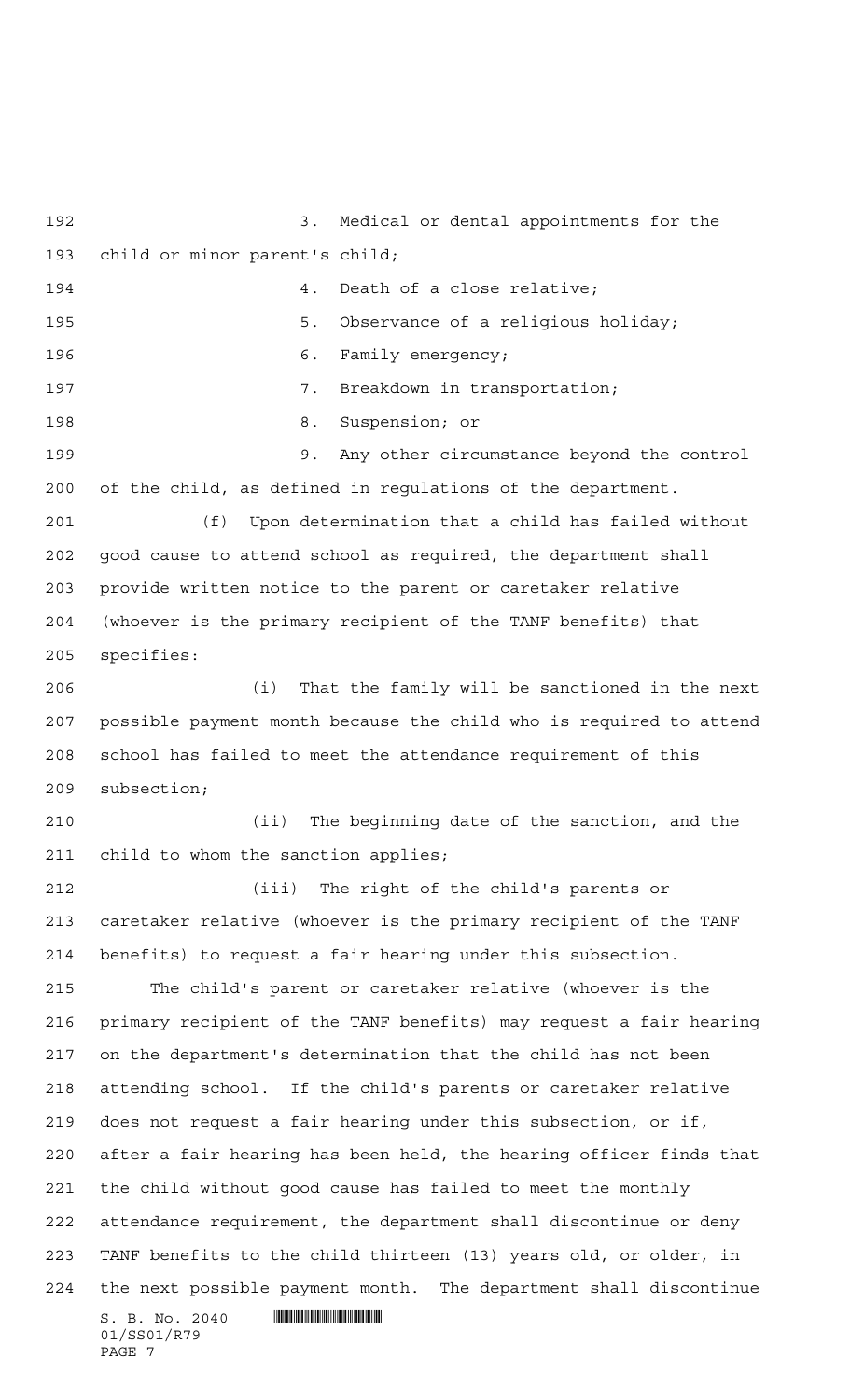or deny twenty-five percent (25%) of the family grant when a child six (6) through twelve (12) years of age without good cause has failed to meet the monthly attendance requirement. Both the child and family sanction may apply when children in both age groups fail to meet the attendance requirement without good cause. A sanction applied under this subsection shall be effective for one (1) month for each month that the child failed to meet the monthly attendance requirement. In the case of a dropout, the sanction shall remain in force until the parent or caretaker relative provides written proof from the school district that the child has reenrolled and met the monthly attendance requirement for one (1) calendar month. Any month in which school is in session for at least ten (10) days during the month may be used to meet the attendance requirement under this subsection. This includes attendance at summer school. The sanction shall be removed the next possible payment month.

 (5) All parents or caretaker relatives shall have their dependent children receive vaccinations and booster vaccinations against those diseases specified by the State Health Officer pursuant to Section 41-23-37 in accordance with the vaccination and booster vaccination schedule prescribed by the State Health Officer for children of that age, in order for the parents or caretaker relatives to be eligible or remain eligible to receive TANF benefits. Proof of having received such vaccinations and booster vaccinations shall be given by presenting the certificates of vaccination issued by any health care provider licensed to administer vaccinations, and submitted on forms specified by the State Board of Health. If the parents without good cause do not have their dependent children receive the vaccinations and booster vaccinations as required by this subsection and they fail to comply after thirty (30) days' notice, the department shall sanction the family's TANF benefits by twenty-five percent (25%)

01/SS01/R79 PAGE 8

 $S. B. No. 2040$  .  $\blacksquare$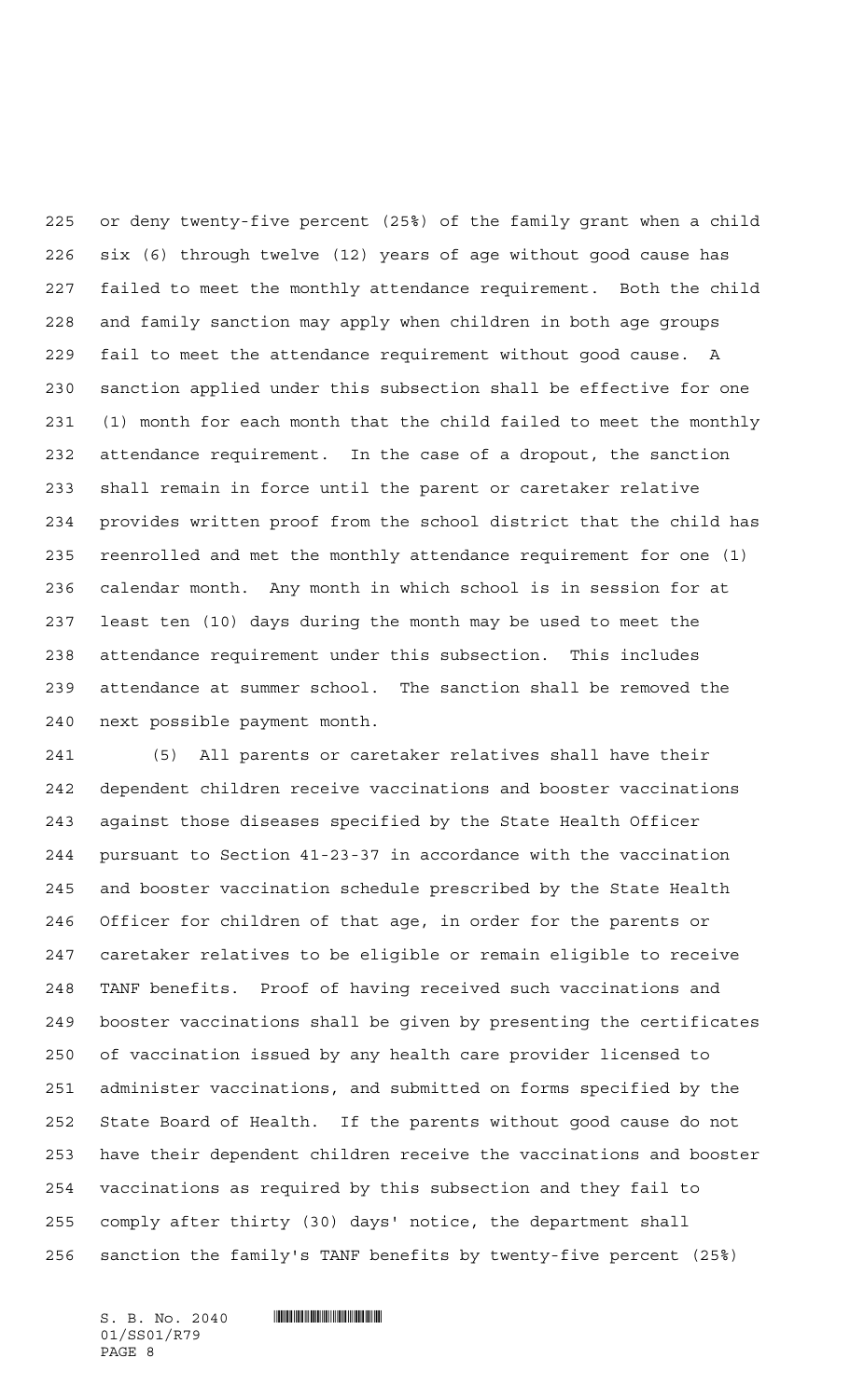for the next payment month and each subsequent payment month until the requirements of this subsection are met.

 (6) (a) If the parent or caretaker relative applying for TANF assistance is an employable person, as determined by the Department of Human Services, the person shall be required to engage in an allowable work activity once the department determines the parent or caretaker relative is ready to engage in work, or once the parent or caretaker relative has received TANF assistance under the program for twenty-four (24) months, whether or not consecutive, whichever is earlier. No TANF benefits shall be given to any person to whom this section applies who fails without good cause to comply with the Employability Development Plan prepared by the department for the person, or who has refused to accept a referral or offer of employment, training or education in which he or she is able to engage, subject to the penalties prescribed in subsection (6)(d). A person shall be deemed to have refused to accept a referral or offer of employment, training or education if he or she:

 (i) Willfully fails to report for an interview with respect to employment when requested to do so by the department; or

 (ii) Willfully fails to report to the department the result of a referral to employment; or

 (iii) Willfully fails to report for allowable work activities as prescribed in subsection (6)(c).

 $S. B. No. 2040$  .  $\blacksquare$  (b) The Department of Human Services shall operate a statewide work program for TANF recipients to provide work activities and supportive services to enable families to become self-sufficient and improve their competitive position in the work force in accordance with the requirements of the federal Personal Responsibility and Work Opportunity Reconciliation Act of 1996 (Public Law 104-193), as amended, and the regulations promulgated thereunder. All adults who are not specifically exempt shall be

```
01/SS01/R79
PAGE 9
```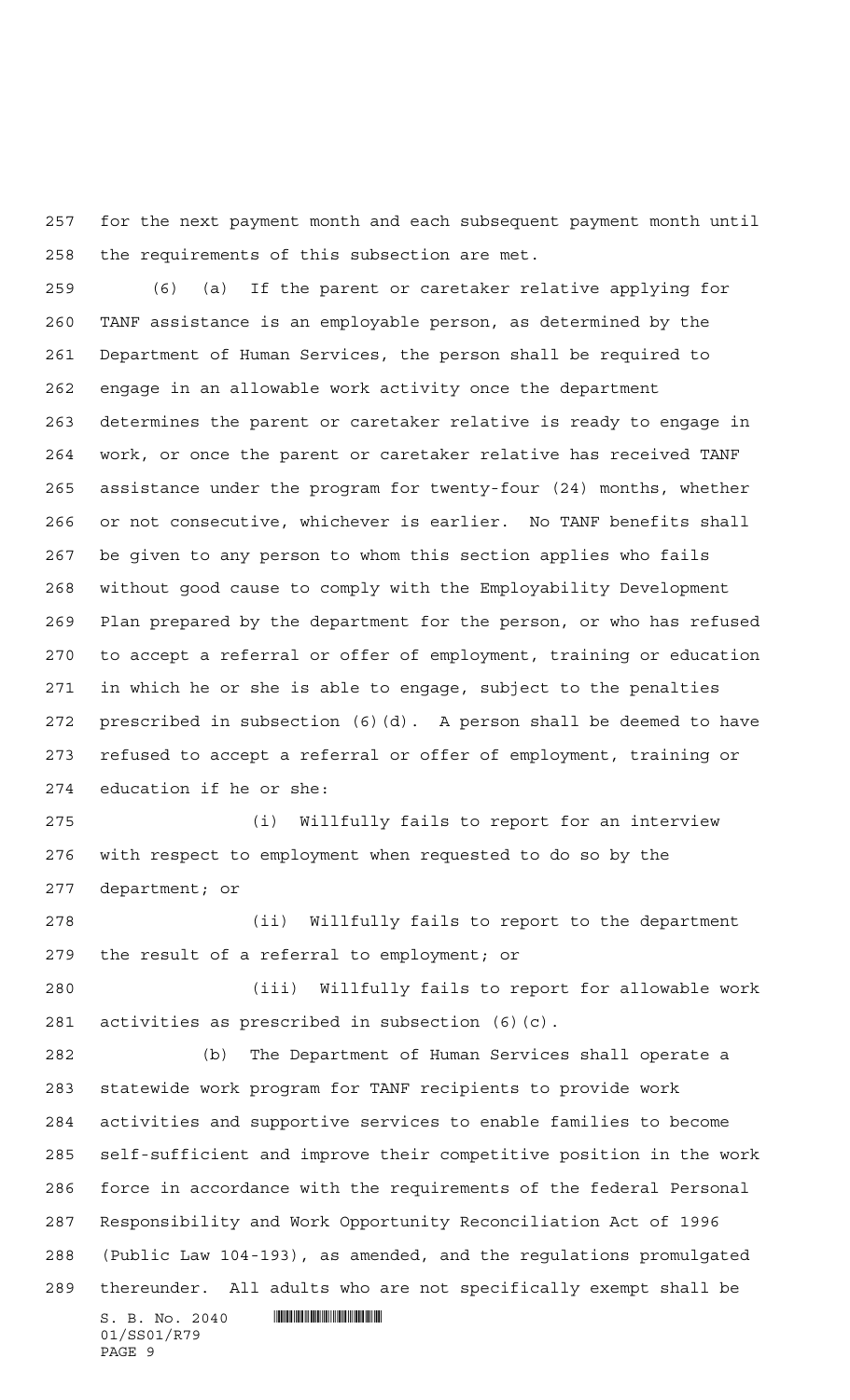$S. B. No. 2040$  .  $\blacksquare$ 01/SS01/R79 referred by the department for allowable work activities. An adult may be exempt from the mandatory work activity requirement for the following reasons: (i) Incapacity; (ii) Temporary illness or injury, verified by physician's certificate; (iii) Is in the third trimester of pregnancy, verified by physician's certificate; (iv) Caretaker of a child under twelve (12) months, for not more than twelve (12) months of the sixty-month maximum benefit period; (v) Caretaker of an ill or incapacitated person, as verified by physician's certificate; (vi) Age, if over sixty (60) or under eighteen (18) years of age; (vii) Receiving treatment for substance abuse, if the person is in compliance with the substance abuse treatment plan; (viii) In a two-parent family, the caretaker of a severely disabled child, as verified by a physician's certificate; or (ix) History of having been a victim of domestic violence, which has been reported as required by state law and is substantiated by police reports or court records, and being at risk of further domestic violence, shall be exempt for a period as deemed necessary by the department but not to exceed a total of twelve (12) months, which need not be consecutive, in the sixty-month maximum benefit period. For the purposes of this subparagraph (ix), "domestic violence" means that an individual has been subjected to: 1. Physical acts that resulted in, or threatened to result in, physical injury to the individual; 2. Sexual abuse;

PAGE 10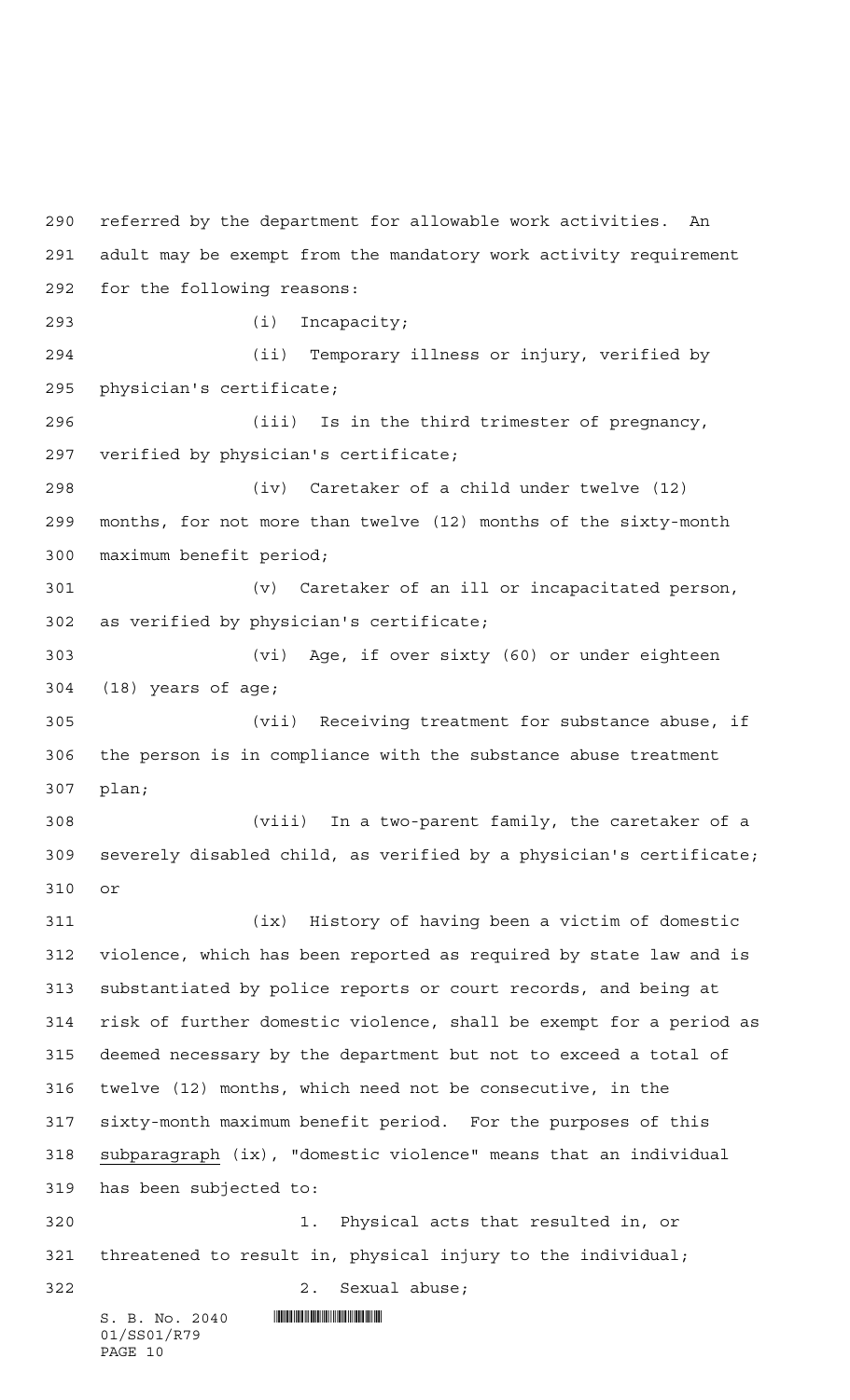3. Sexual activity involving a dependent child; 4. Being forced as the caretaker relative of a dependent child to engage in nonconsensual sexual acts or activities; 5. Threats of, or attempts at, physical or sexual abuse; 6. Mental abuse; or 7. Neglect or deprivation of medical care. (c) For all families, all adults who are not specifically exempt shall be required to participate in work activities for at least the minimum average number of hours per week specified by federal law or regulation, not fewer than twenty (20) hours per week (thirty-five (35) hours per week for two-parent families) of which are attributable to the following allowable work activities: (i) Unsubsidized employment; (ii) Subsidized private employment; 341 (iii) Subsidized public employment; (iv) Work experience (including work associated with the refurbishing of publicly assisted housing), if sufficient private employment is not available; (v) On-the-job training; (vi) Job search and job readiness assistance consistent with federal TANF regulations; (vii) Community service programs; (viii) Vocational educational training (not to exceed twelve (12) months with respect to any individual); (ix) The provision of child care services to an individual who is participating in a community service program; (x) Satisfactory attendance at high school or in a course of study leading to a high school equivalency certificate,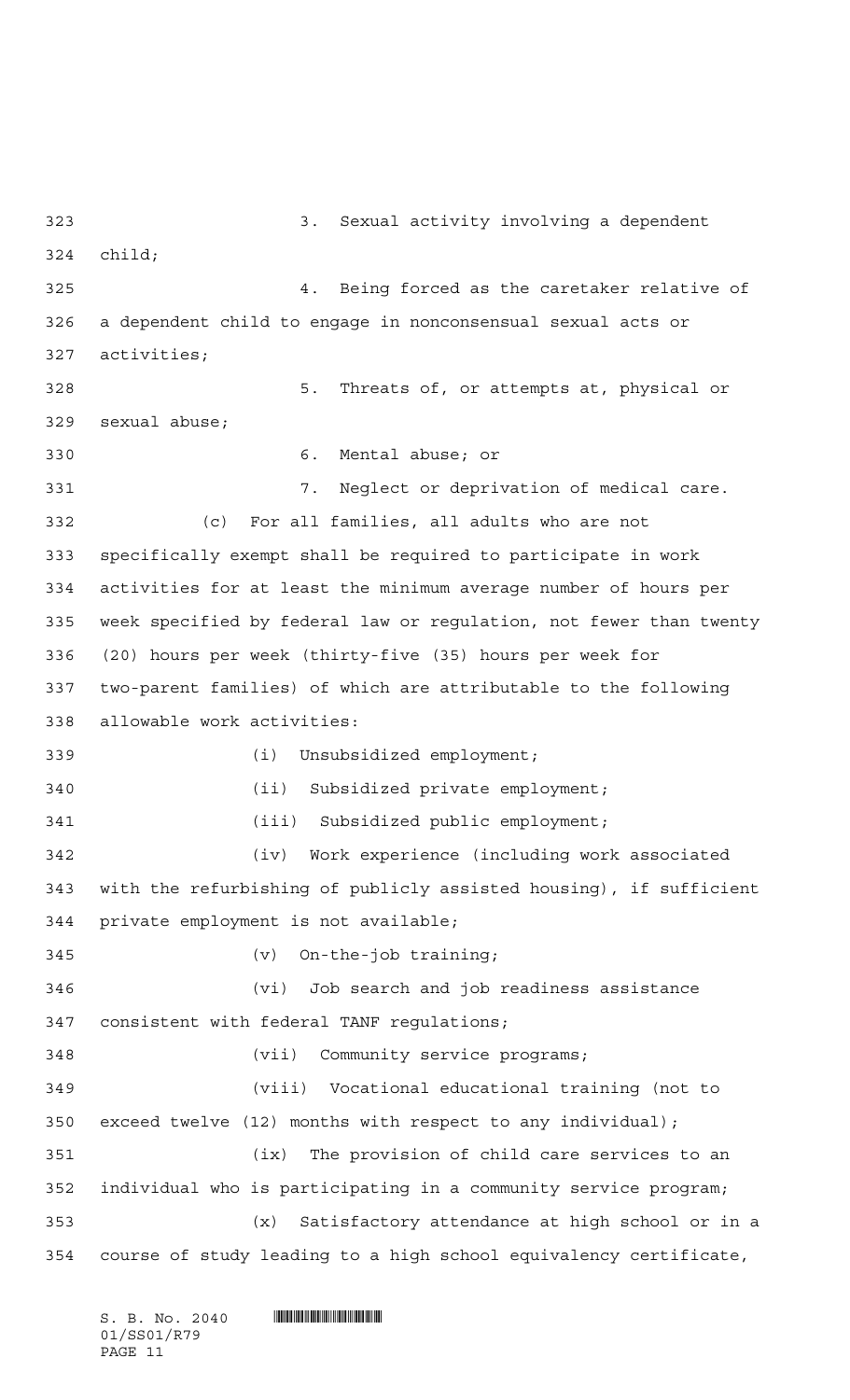$S. B. No. 2040$  .  $\blacksquare$  for heads of household under age twenty (20) who have not completed high school or received such certificate; (xi) Education directly related to employment, for heads of household under age twenty (20) who have not completed high school or received such equivalency certificate. The following are allowable work activities which may be attributable to hours in excess of the minimum specified above: (i) Job skills training directly related to employment; (ii) Education directly related to employment for individuals who have not completed high school or received a high school equivalency certificate; (iii) Satisfactory attendance at high school or in a course of study leading to a high school equivalency, for individuals who have not completed high school or received such equivalency certificate; (iv) Job search and job readiness assistance consistent with federal TANF regulations. (d) If any adult or caretaker relative refuses to participate in allowable work activity as required under this subsection (6), the following full family TANF benefit penalty will apply, subject to due process to include notification, conciliation and a hearing if requested by the recipient: (i) For the first violation, the department shall terminate the TANF assistance otherwise payable to the family for a two-month period or until the person has complied with the required work activity, whichever is longer; (ii) For the second violation, the department shall terminate the TANF assistance otherwise payable to the family for a six-month period or until the person has complied with the required work activity, whichever is longer; (iii) For the third violation, the department shall terminate the TANF assistance otherwise payable to the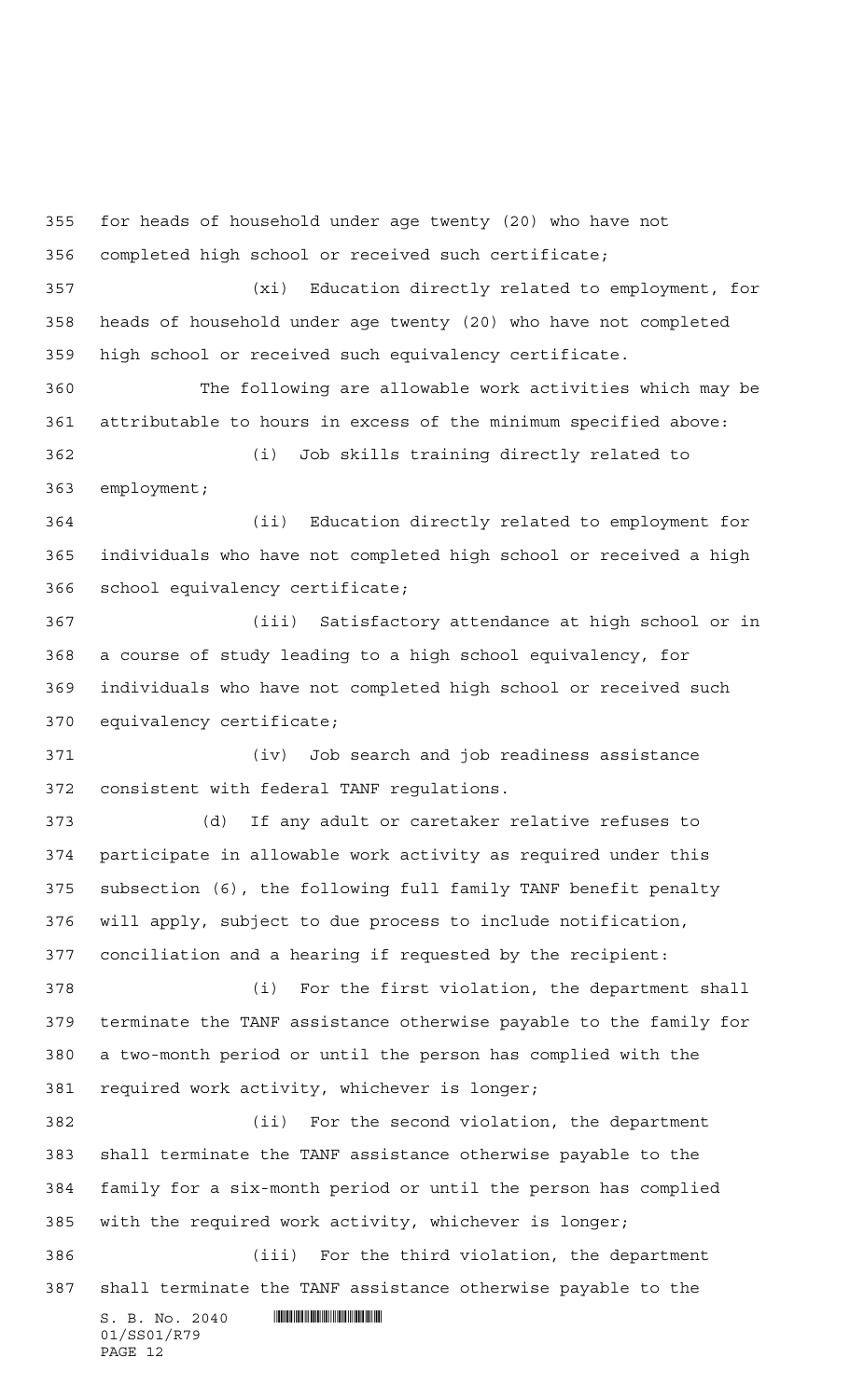family for a twelve-month period or until the person has complied with the required work activity, whichever is longer;

 (iv) For the fourth violation, the person shall be permanently disqualified.

 For a two-parent family, unless prohibited by state or federal law, Medicaid assistance shall be terminated only for the person whose failure to participate in allowable work activity caused the family's TANF assistance to be sanctioned under this subsection (6)(d), unless an individual is pregnant, but shall not be terminated for any other person in the family who is meeting that person's applicable work requirement or who is not required to work. Minor children shall continue to be eligible for Medicaid benefits regardless of the disqualification of their parent or caretaker relative for TANF assistance under this subsection (6), unless prohibited by state or federal law.

 (e) Any person enrolled in a two-year or four-year college program who meets the eligibility requirements to receive TANF benefits, and who is meeting the applicable work requirements and all other applicable requirements of the TANF program, shall continue to be eligible for TANF benefits while enrolled in the college program for as long as the person meets the requirements of the TANF program, unless prohibited by federal law.

 $S. B. No. 2040$  .  $\blacksquare$  (f) No adult in a work activity required under this subsection (6) shall be employed or assigned (i) when any other individual is on layoff from the same or any substantially equivalent job within six (6) months before the date of the TANF recipient's employment or assignment; or (ii) if the employer has terminated the employment of any regular employee or otherwise caused an involuntary reduction of its work force in order to fill the vacancy so created with an adult receiving TANF assistance. The Mississippi Employment Security Commission, established under Section 71-5-101, shall appoint one or more impartial hearing officers to hear and decide claims by employees of violations of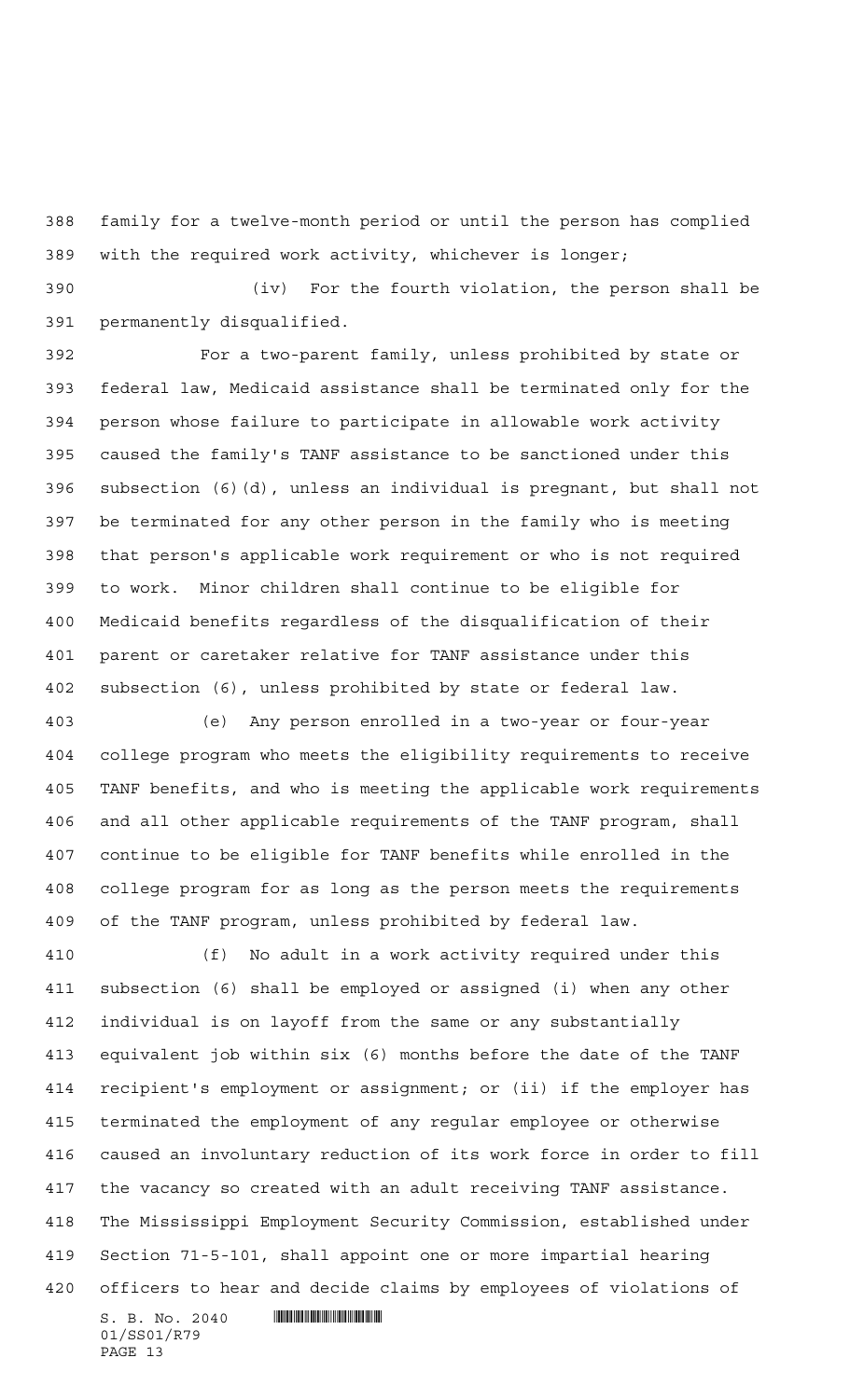this paragraph (f). The hearing officer shall hear all the evidence with respect to any claim made hereunder and such additional evidence as he may require and shall make a determination and the reason therefor. The claimant shall be promptly notified of the decision of the hearing officer and the reason therefor. Within ten (10) days after the decision of the hearing officer has become final, any party aggrieved thereby may secure judicial review thereof by commencing an action, in the circuit court of the county in which the claimant resides, against the commission for the review of such decision, in which action any other party to the proceeding before the hearing officer shall be made a defendant. Any such appeal shall be on the record which shall be certified to the court by the commission in the manner provided in Section 71-5-531, and the jurisdiction of the court shall be confined to questions of law which shall render its decision as provided in that section.

 $S. B. No. 2040$  .  $\blacksquare$  (7) The Department of Human Services may provide child care for eligible participants who require such care so that they may accept employment or remain employed. The department may also provide child care for those participating in the TANF program when it is determined that they are satisfactorily involved in education, training or other allowable work activities. The department may contract with Head Start agencies to provide child care services to TANF recipients. The department may also arrange for child care by use of contract or vouchers, provide vouchers in advance to a caretaker relative, reimburse a child care provider, or use any other arrangement deemed appropriate by the department, and may establish different reimbursement rates for child care services depending on the category of the facility or home. Any center-based or group home child care facility under this subsection shall be licensed by the State Department of Health pursuant to law. When child care is being provided in the child's own home, in the home of a relative of the child, or in any other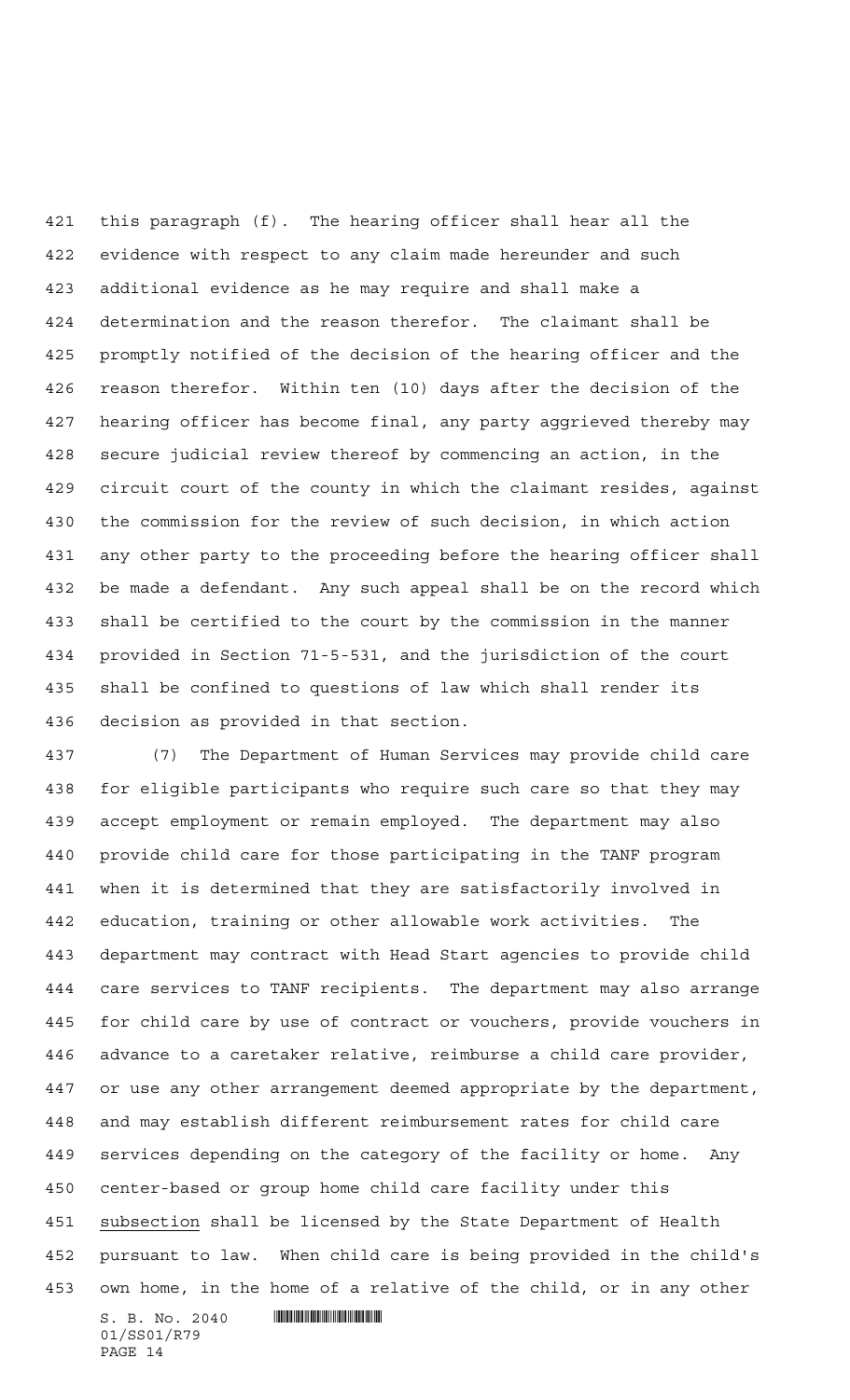unlicensed setting, the provision of such child care may be monitored on a random basis by the Department of Human Services or the State Department of Health. Transitional child care assistance may be continued if it is necessary for parents to maintain employment once support has ended, unless prohibited under state or federal law. Transitional child care assistance may be provided for up to twenty-four (24) months after the last month during which the family was eligible for TANF assistance, if federal funds are available for such child care assistance.

 (8) The Department of Human Services may provide transportation or provide reasonable reimbursement for transportation expenses that are necessary for individuals to be able to participate in allowable work activity under the TANF program.

 (9) Medicaid assistance shall be provided to a family of TANF program participants for up to twenty-four (24) consecutive calendar months following the month in which the participating family would be ineligible for TANF benefits because of increased income, expiration of earned income disregards, or increased hours of employment of the caretaker relative; however, Medicaid assistance for more than twelve (12) months may be provided only if a federal waiver is obtained to provide such assistance for more than twelve (12) months and federal and state funds are available to provide such assistance.

 (10) The department shall require applicants for and recipients of public assistance from the department to sign a personal responsibility contract that will require the applicant or recipient to acknowledge his or her responsibilities to the state.

 $S. B. No. 2040$  .  $\blacksquare$  (11) The department shall enter into an agreement with the State Personnel Board and other state agencies that will allow those TANF participants who qualify for vacant jobs within state agencies to be placed in state jobs. State agencies participating